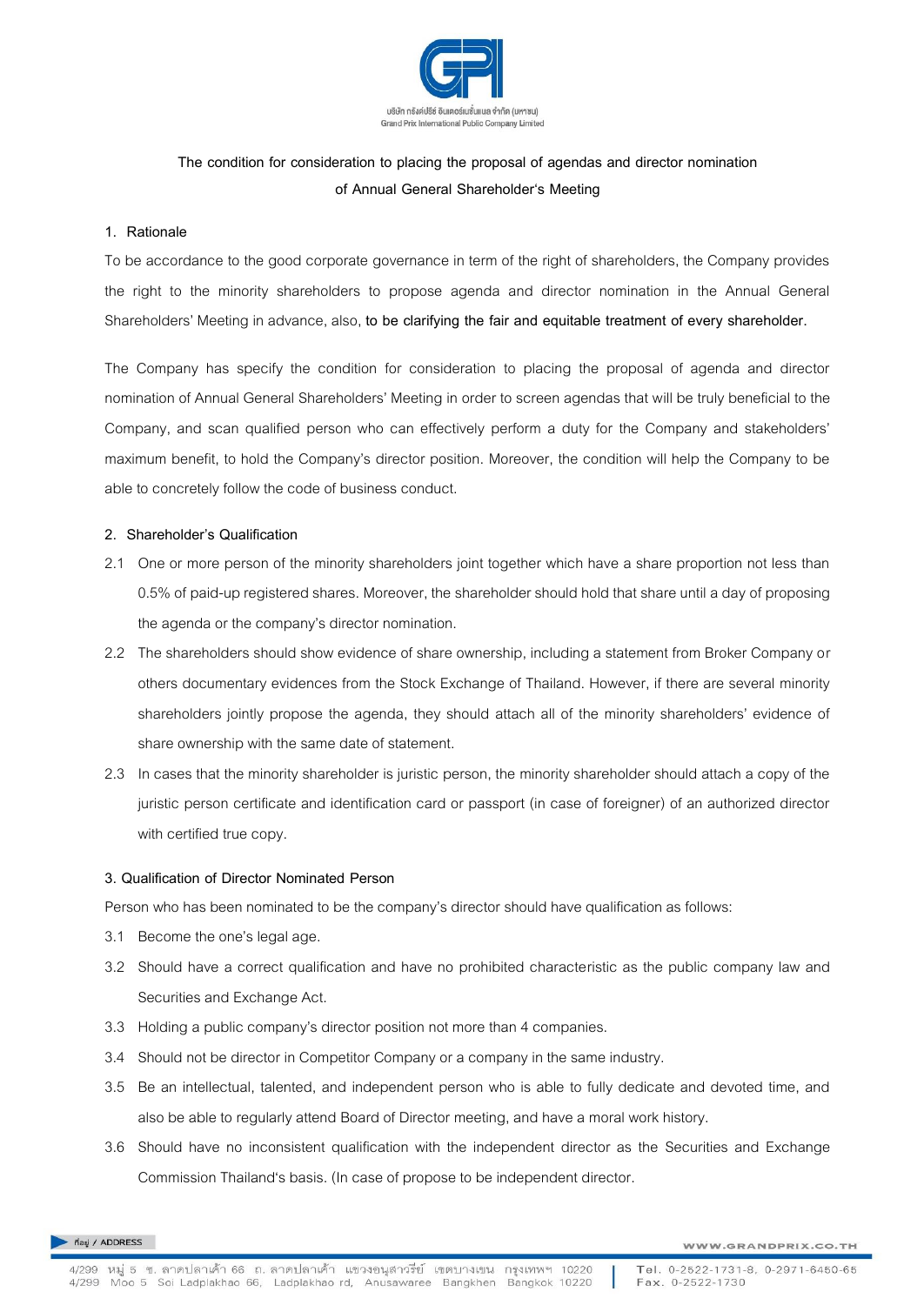

#### **4. Consideration of the Company's Director Nomination Process**

- 4.1 A fully qualified shareholder as No.2 has to inform a detail of the company's director nomination by using "The Director Nomination Proposal Form". The shareholders may send unofficial information via Fax No. (+66) 2971 7342 or the Investor Relation's e-mail [ir@grandprix.co.th](mailto:ir@grandprix.co.th) , and after that send an original form within **29th of January 2018 verify from the date of postal stamp receiving the documents**.
	- 4.1.1 The evidence of the share ownership as No. 3.2 and 3.3 that is certificate from a securities company or other evidences from the Stock Exchange of Thailand.
	- 4.1.2 An evidence of the nominated person's consent in "The Director Nomination Proposal Form".
	- 4.1.3 A supporting document for consideration a qualification including educational background and curriculum vitae of a nominated person.
	- 4.1.4 Additional document that will be beneficial for the directors' consideration (if any).
- 4.2 In case several shareholders who have the fully qualify as No. 2 jointly nominate a person to hold the company's director position. The first shareholder has to fully fill the information in "The Director Nomination Proposal Form" and sign the name as evidence. The shareholders up from a second place completely fill in the information only the  $2<sup>st</sup>$  and  $3<sup>nd</sup>$  parts of "The Director Nomination Proposal Form" and sign the name as evidence. After that, combine the forms and the evidence of every shareholder into one set.
- 4.3 In case one or several fully qualified shareholders as mention in No. 2 nominate more than one person to be the company's director, the shareholders have to prepare 1 issue of the "The Director Nomination Proposal Form" per 1 director, and sign the name as evidence. Also, the shareholders have to attach the evidences mentioned in No.4.1.2-4.1.4 of all of the nominated candidates.
- 4.4 The Company Secretary will gather the documents, and send to the top management in order to preliminary considering and screening before propose to the directors by:
	- 4.4.1 If the shareholders provide incomplete or incorrect information, the Company Secretary will inform the shareholders within  $10<sup>th</sup>$  of Febuary 2018. Moreover, if the shareholders do not correct the information and return the original documents to the company within  $16<sup>th</sup>$  of Febuary 2018, the Company Secretary will send a notice to the shareholder in order to inform about a closing of the matter.
	- 4.4.2 If a nominated person has an incomplete qualification or prohibited characteristic as mention in No.4 and No.2, the Company Secretary will inform the shareholders closing the matter within  $16<sup>th</sup>$  of Febuary 2018.
	- 4.4.3 A matter that is not conforms to the No. 4.4.1 or 4.4.2, the Company Secretary will propose to the Nomination and Remuneration Committees' Meeting which was held on January or February 2018.
- 4.5 The Nomination and Remuneration Committees will be speculator for the nominated person's suitability as a duty and responsibility of the Nomination and Remuneration Committees, in order to propose to the Board of Directors for consideration.

ที่อยู่ / ADDRESS

Tel. 0-2522-1731-8, 0-2971-6450-65 Fax. 0-2522-1730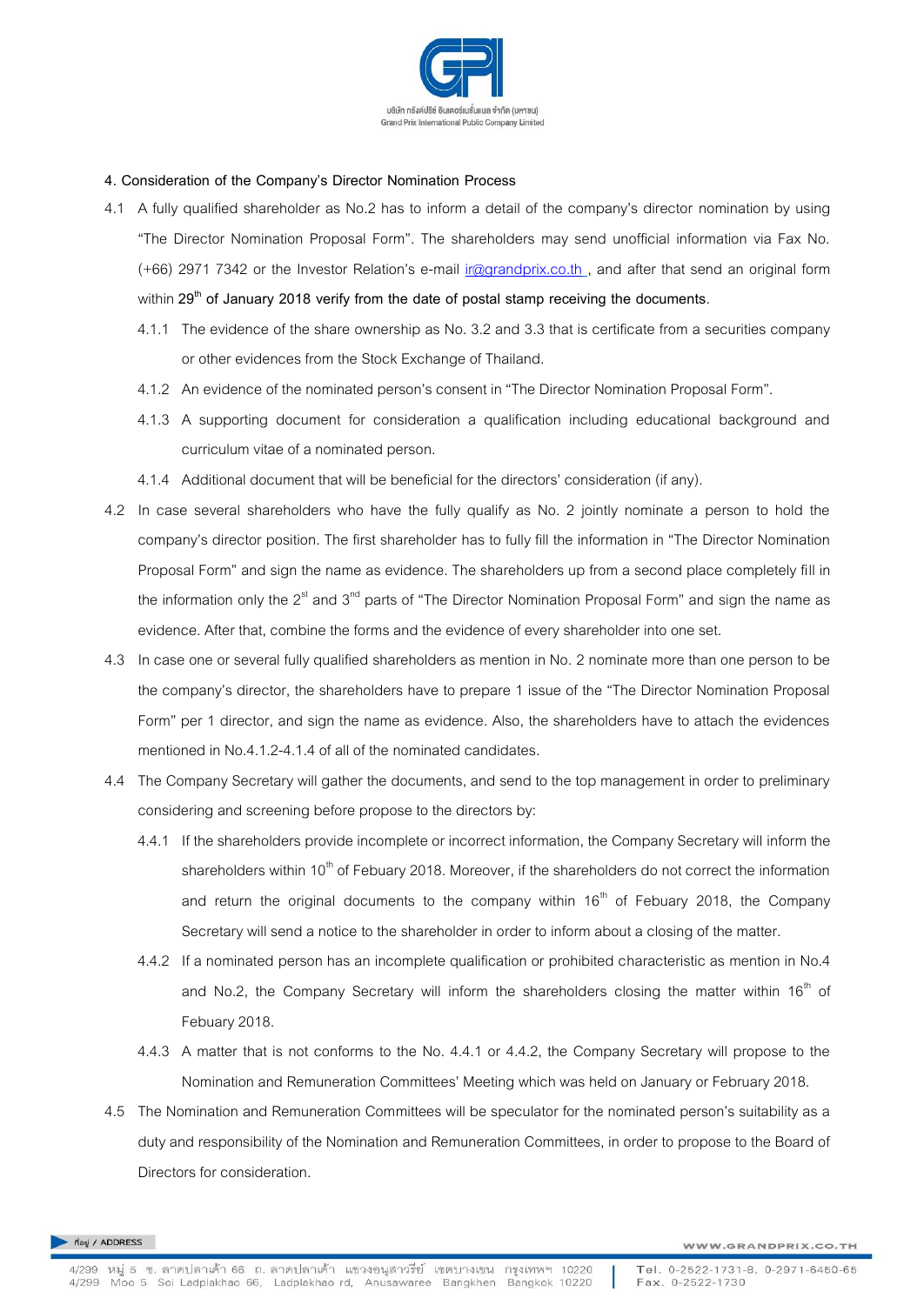

4.6 People who are approved from the Board of Directors, will be propose a name in the Shareholder Meeting's agenda. In term of unapproved person, the company will immediately inform the shareholder after the Nomination and Remuneration Committees' Meeting has finished, or in the next official day of the meeting, and also inform via the company's website at [www.grandprix.co.th.](http://www.grandprix.co.th/)

#### **5. Proposing the Meeting's Agenda**

An issue that will not be contained in the meeting's agenda;

- 5.1 An issue that is contrary to the law, proclamation, rule and regulation of the government agencies or company's governance agencies. Also, an issue that is unconformable with regulation and a resolution of the shareholders' meeting, and the company's code of conduct.
- 5.2 An issue that is beneficial only one person or one group of people.
- 5.3 An issue that is under the directors' management power, except it is an issue that significantly causes damage to the shareholder as a whole.
- 5.4 A processed issue.
- 5.5 An issue that is out of the Company's control.
- 5.6 An issue that the shareholders provided incomplete information or lost contact issue.
- 5.7 An issue was proposed by the shareholders has incomplete qualification as mentioned in No. 2**.**

#### **6. Consideration Procedure of Proposing the Meeting's Agenda**

- 6.1 A fully qualified shareholder as No.2 has to inform agenda proposing by using "The Agenda Proposal Form". The shareholders may send unofficial information via Fax No. (+66) 2971 7342 or the Investor Relation's e-mail address ir@grandprix.co.th, and after that send an original form within **29th of January 2018 verify from the date of postal stamp receiving the documents**. The process is to allow the directors to have enough time to consider the agenda, and also attach the evidence of share ownership as mention in No.2 which is the certificate from Securities Company or other documentary evidences from Stock Exchange Market of Thailand.
- 6.2 In case of several shareholders joint together and have complete qualification as mentions in No.2 propose a meeting agenda. The first shareholder has to completely fill the information in "The Agenda Proposal Form" and sign the name as evidence. The shareholders up from a second person completely fill in the information in the  $3<sup>rd</sup>$  part of "The Agenda Proposal Form" and sign the name as evidence. After that, collecting the forms and the evidence of the share ownership of every shareholder to be one set, and then propose to the Board of Directors.
- 6.3 The Company Secretary will gather the documents, and send to the top management in order to preliminary considering and screening before propose to the directors by:

ที่อย่ / ADDRESS